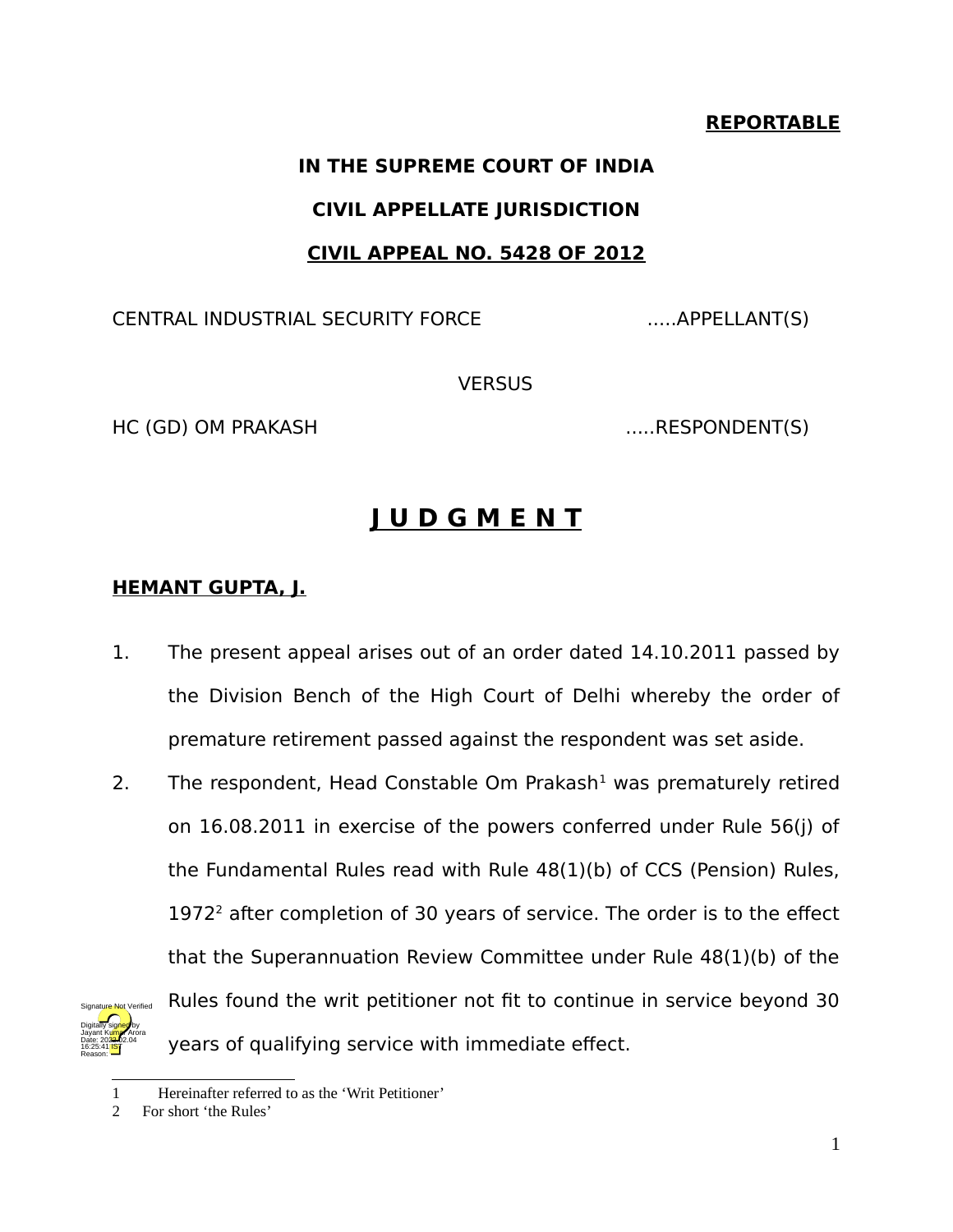3. In the writ petition challenging such order, the High Court set aside the order of premature retirement on the ground that the writ petitioner was promoted as Head Constable on 14.06.2000 and thus penalties imposed prior to the year 2000 have to be ignored while determining suitability of the writ petitioner to be retained in service. The two penalties of sleeping on duty and overstaying leave by two days were inflicted in the year 2005 and 2008 respectively which were minor penalties. The Annual Confidential Reports<sup>[3](#page-1-0)</sup> grading of the writ petitioner in the preceding five years have to be considered with greater focus while noticing the fact that even earlier ACR's had to be taken into consideration. The ACR's from 1990 till the year 2009 were either good or very good. The ACR for the year 2010 was graded average but the same was not conveyed to the writ petitioner. Therefore, such ACR could not be taken into consideration while arriving at an opinion that the writ petitioner is a dead wood. The High Court referred to a three Judge Bench judgment of this Court reported as **Baikuntha Nath Das and Another** v. **Chief District Medical Officer, Baripada and Another [4](#page-1-1)** wherein it has been held that the order of compulsory retirement is not a punishment. It implies no stigma nor any suggestion of misbehaviour. The order of compulsory retirement is in public interest and is passed on the subjective satisfaction of the Government and is not liable to be quashed by the

<span id="page-1-0"></span><sup>3</sup> ACR

<span id="page-1-1"></span><sup>4 (1992) 2</sup> SCC 299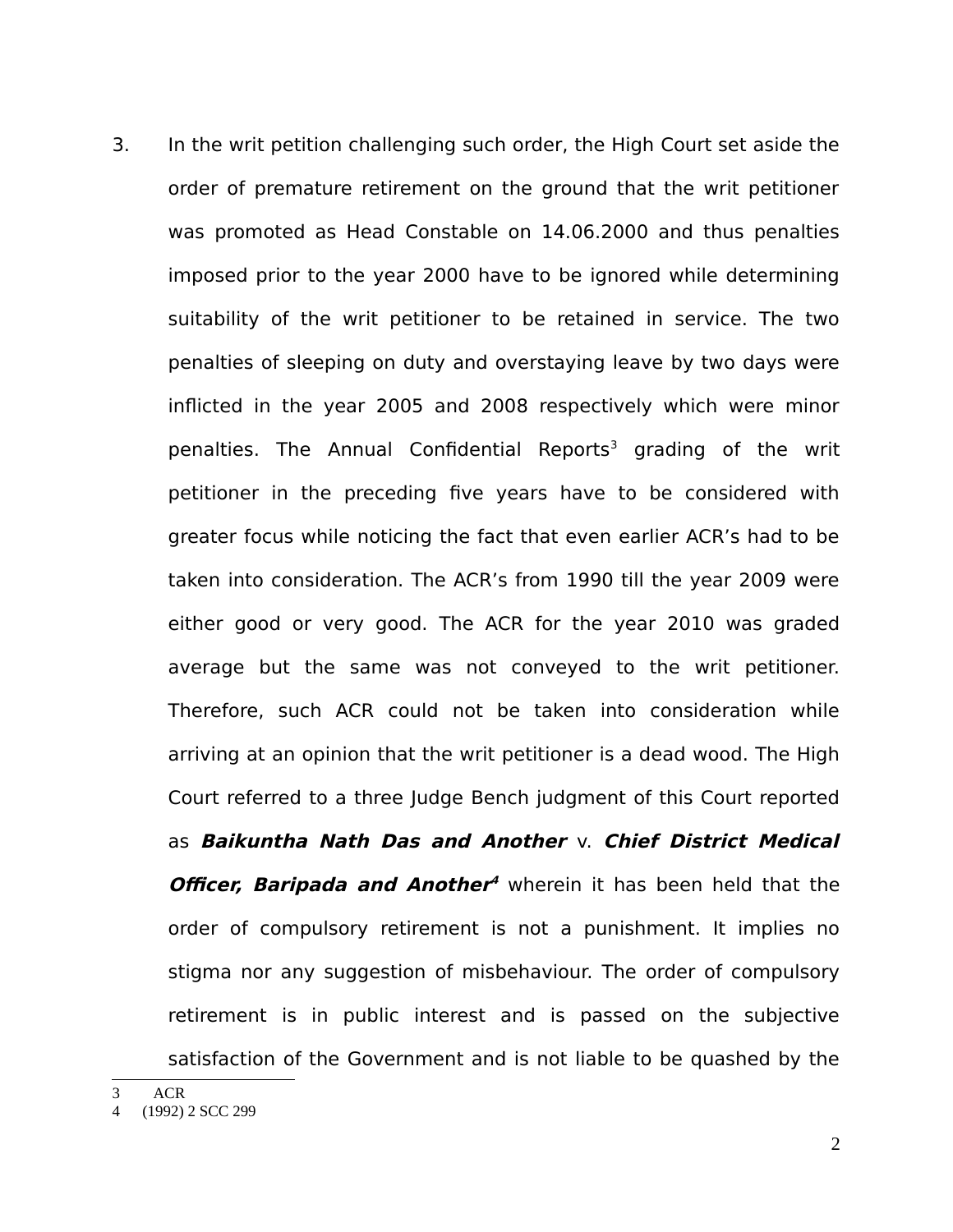Court merely for the reason that uncommunicated adverse remarks were taken into consideration.

4. This Court approved the earlier judgment of this Court reported as **Union of India** v. M. E. Reddy and Anothe[r](#page-2-0)<sup>5</sup> wherein it was held as

under:

"12. An order of compulsory retirement on one hand causes no prejudice to the government servant who is made to lead a restful life enjoying full pensionary and other benefits and on the other gives a new animation and equanimity to the Services. The employees should try to understand the true spirit behind the rule which is not to penalise them but amounts just to a fruitful incident of the Service made in the larger interest of the country. Even if the employee feels that he has suffered, he should derive sufficient solace and consolation from the fact that this is his small contribution to his country, for every good cause claims its martyr."

<span id="page-2-0"></span>5. We find that the High Court has completely misdirected itself while setting aside the order of premature retirement of the writ petitioner. The writ petitioner has been awarded number of punishments prior to his promotion including receiving illegal gratification from a transporter while on duty in the year 1993. There are also allegations of absence from duty and overstaying of leave. After promotion, a punishment of four days fine was imposed on the charge of sleeping on duty and two days fine was imposed for overstayed from joining time. Apart from the said punishments, the writ petitioner has a mixed bag of ACRs such as average, below average, satisfactory good and very good. In the last 5 years, he has been graded average for the period 01.01.2010 to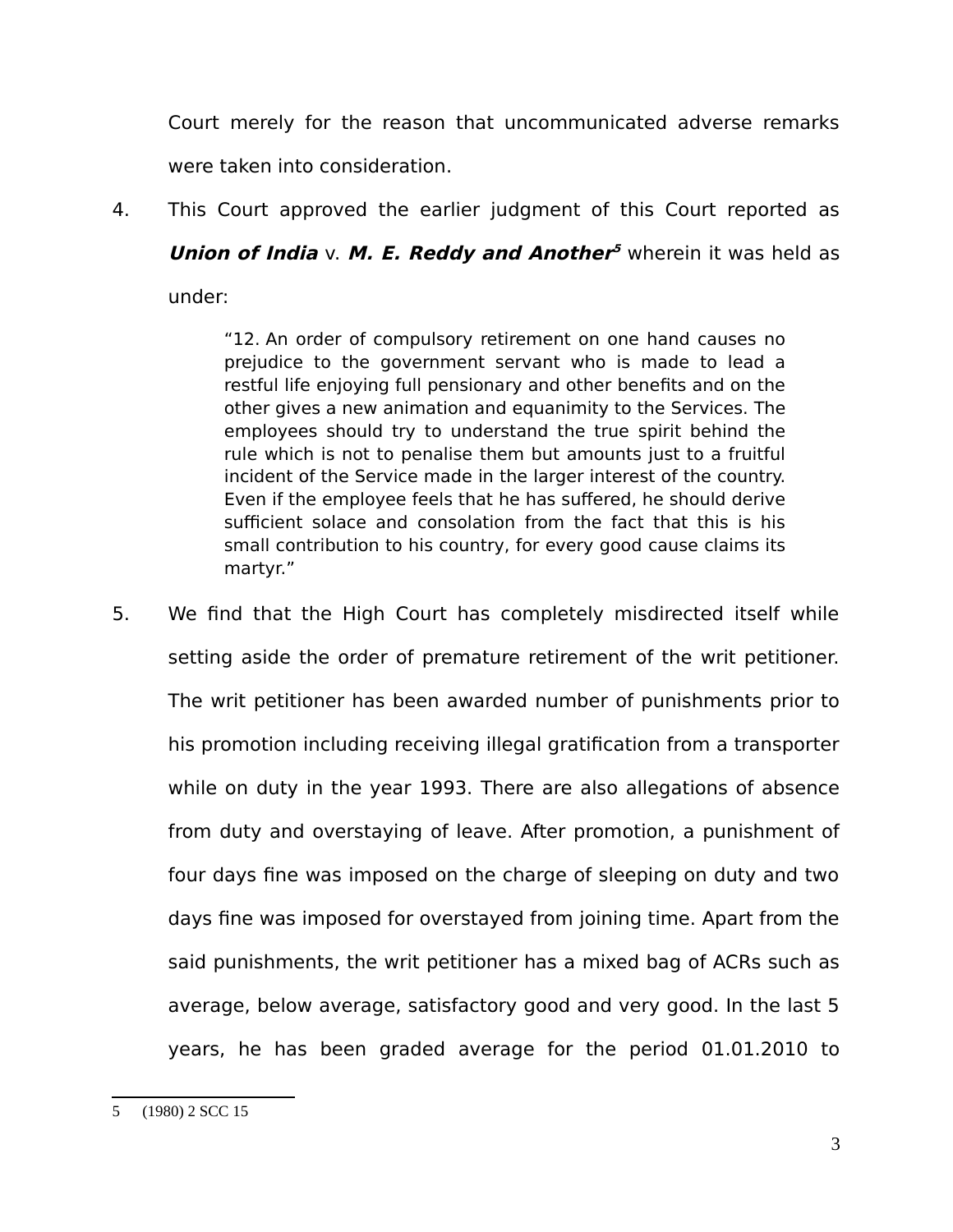31.12.2010.

6. After the judgment in **Baikuntha Nath Das**, a three Judge Bench in a judgment reported as **Posts and Telegraphs Board and Others** v. **C.S.N. Murth[y](#page-3-0)**<sup>6</sup> held that the courts would not interfere with the exercise of the power of compulsory retirement if arrived at bonafidely and on the basis of material available on record. The Court held as under:

> "5. …. Whether the conduct of the employee is such as to justify such a conclusion is primarily for the departmental authorities to decide. The nature of the delinquency and whether it is of such a degree as to require the compulsory retirement of the employee are primarily for the Government to decide upon. The courts will not interfere with the exercise of this power, if arrived at bona fide and on the basis of material available on the record. No mala fides have been urged in the present case. The only suggestion of the High Court is that the record discloses no material which would justify the action taken against the respondent. We are unable to agree. In our opinion, there was material which showed that the efficiency of the petitioner was slackening in the last two years of the period under review and it is, therefore, not possible for us to fault the conclusion of the department as being mala fide, perverse, arbitrary or unreasonable."

7. A three Judge Bench of this Court reported as **Union of India and Others** v. **Dulal Dutt<sup>[7](#page-3-1)</sup>** examined the order of compulsory retirement of a Controller of Stores in Indian Railway. It was held that an order of compulsory retirement is not an order of punishment. It is a prerogative of the Government but it should be based on material and has to be passed on the subjective satisfaction of the Government and

<span id="page-3-0"></span><sup>6 (1992) 2</sup> SCC 317

<span id="page-3-1"></span><sup>7 (1993) 2</sup> SCC 179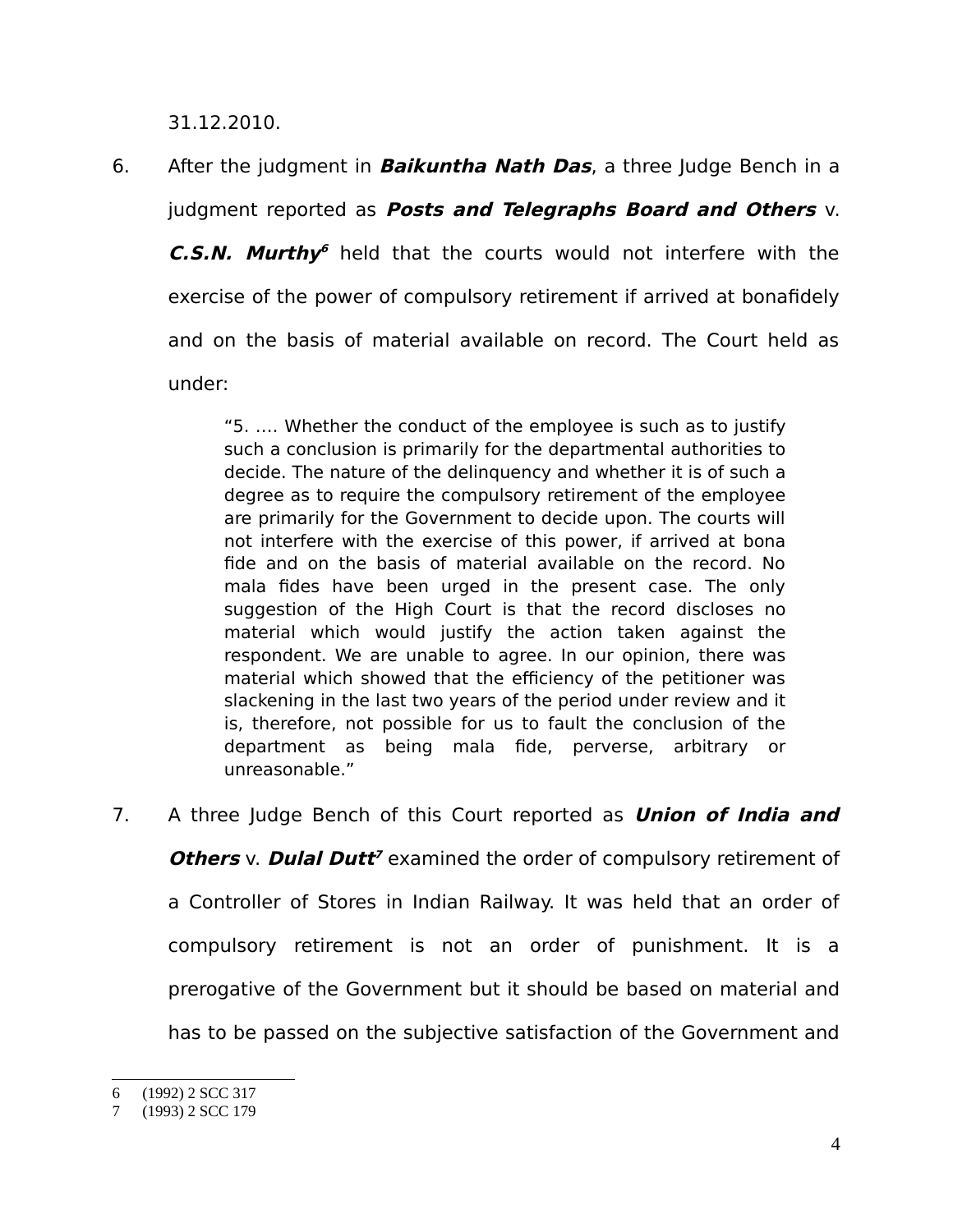that it is not required to be a speaking order. This Court held as under:

"18. It will be noticed that the Tribunal completely erred in assuming, in the circumstances of the case, that there ought to have been a speaking order for compulsory retirement. This Court, has been repeatedly emphasising right from the case of R.L. Butail v. Union of India [(1970) 2 SCC 876] and Union of India v. J.N. Sinha [(1970) 2 SCC 458] that an order of a compulsory retirement is not an order of punishment. It is actually a prerogative of the Government but it should be based on material and has to be passed on the subjective satisfaction of the Government. Very often, on enquiry by the Court the Government may disclose the material but it is very much different from the saying that the order should be a speaking order. No order of compulsory retirement is required to be a speaking order. From the very order of the Tribunal it is clear that the Government had, before it, the report of the Review Committee yet it thought it fit of compulsorily retiring the respondent. The order cannot be called either mala fide or arbitrary in law."

8. In another judgment reported as **Secretary to the Government and**

**Another** v. **Nityananda Pati<sup>[8](#page-4-0)</sup>**, the order of the High Court setting aside the compulsory retirement for the reason that certain uncommunicated adverse remarks were taken into consideration was set aside by this Court.

9. In **Union of India** v. **V.P. Seth and Another [9](#page-4-1)** , relying upon

**Baikuntha Nath Das** and other judgments, it was held as under:

"3. These principles were reiterated with approval in the subsequent decision. It would, therefore, seem that an order of compulsory retirement can be made subject to judicial review only on grounds of mala fides, arbitrariness or perversity and that the rule of audi alteram partem has no application since the order of compulsory retirement in such a situation is not penal in nature. The position of law having thus been settled by two

<span id="page-4-0"></span><sup>8 (1993)</sup> Supp 2 SCC 391

<span id="page-4-1"></span><sup>9 (1994)</sup> SCC (L&S) 1052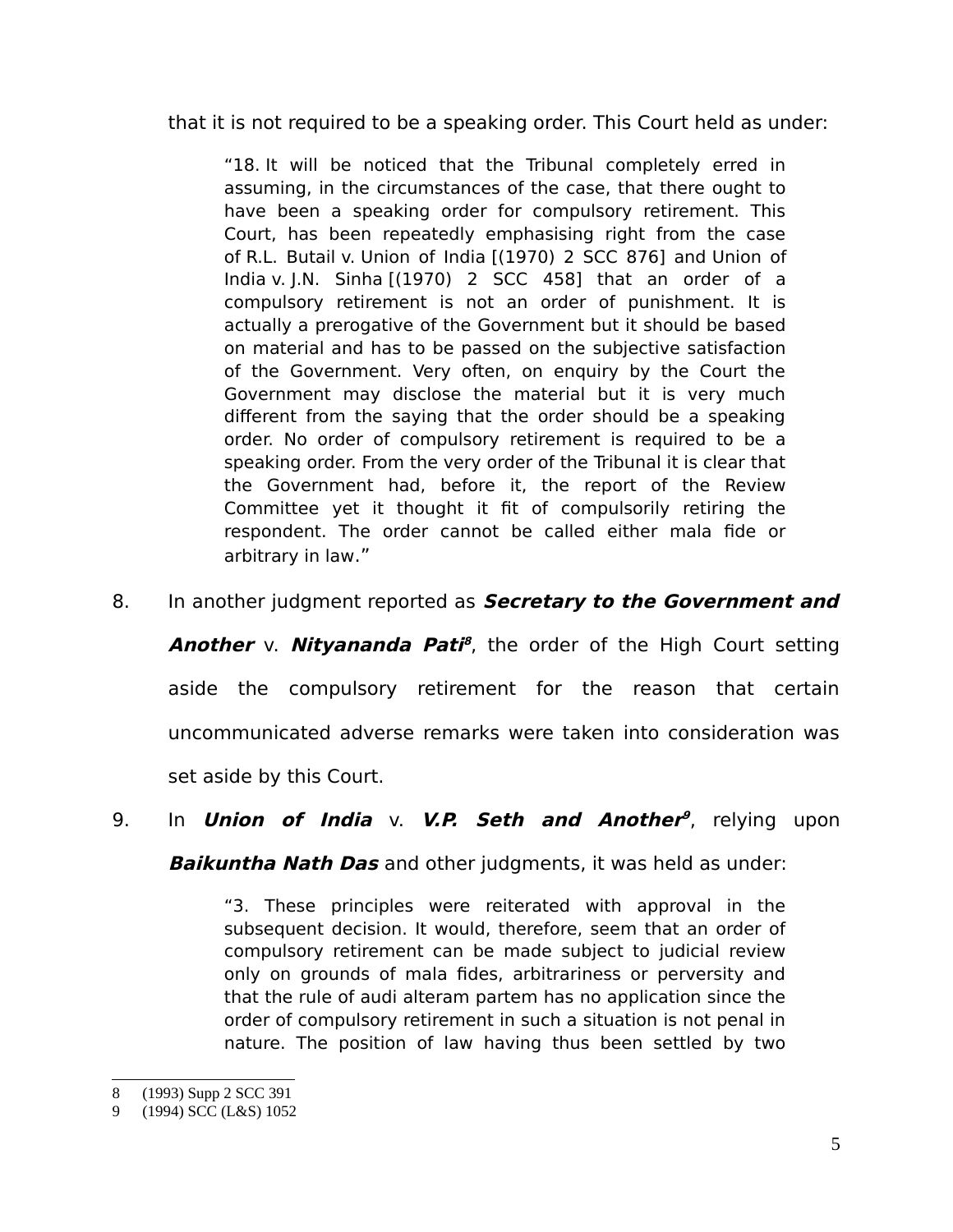decisions of this Court, we are afraid that the order of the Tribunal cannot be sustained as the same runs counter to the principles laid down in the said two decisions."

10. A three Judge Bench of this Court in a judgment reported as **State of**

**Punjab** v. Gurdas Singh<sup>[10](#page-5-0)</sup> considered the argument that the order of

compulsory retirement was based on material which was non-existent

inasmuch as there were no adverse remarks against him and if there

were any such remarks, it should have been communicated to him.

This Court held as under:

"11. …..Before the decision to retire a government servant prematurely is taken the authorities are required to consider the whole record of service. Any adverse entry prior to earning of promotion or crossing of efficiency bar or picking up higher rank is not wiped out and can be taken into consideration while considering the overall performance of the employee during whole of his tenure of service whether it is in public interest to retain him in the service. The whole record of service of the employee will include any uncommunicated adverse entries as well."

#### [11](#page-5-1). In State of U.P. and Others v. Raj Kishore Goel<sup>11</sup>, the order of the

High Court setting aside the order of compulsory retirement was set aside when the order of compulsory retirement was on account of uncommunicated ACR.

12. In the judgment reported as **Rajasthan State Road Transport Corporation and Others** v. **Babu Lal Jangir**<sup>[12](#page-5-2)</sup>, the High Court had taken into consideration adverse entries for the period 12 years prior to premature retirement. This Court held that **Brij Mohan Singh**

<span id="page-5-0"></span><sup>10 (1998) 4</sup> SCC 92

<span id="page-5-1"></span><sup>11 (2001) 10</sup> SCC 183

<span id="page-5-2"></span><sup>12 (2013) 10</sup> SCC 551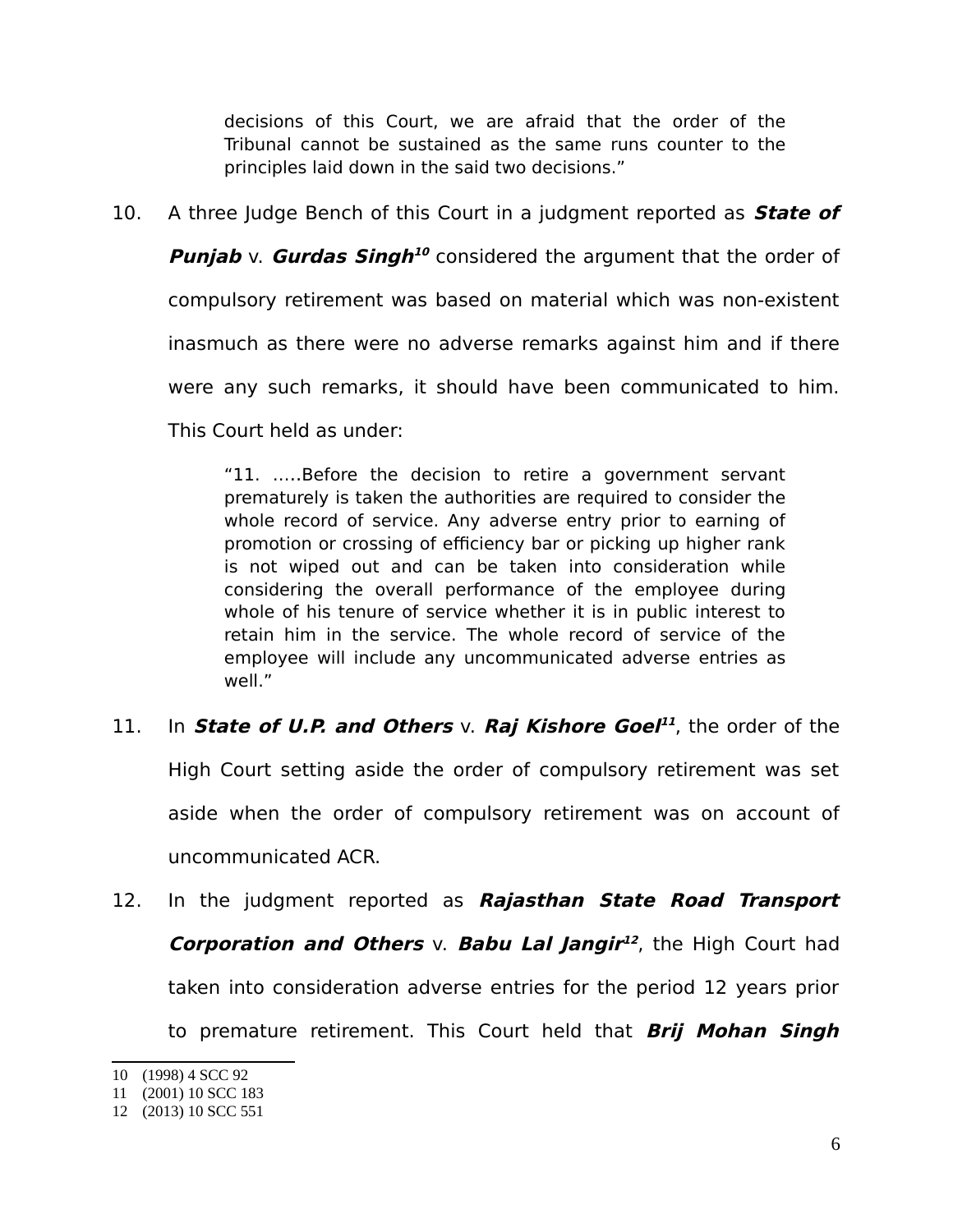**Chopra** v. **State of Punjab [13](#page-6-0)** was overruled only on the second proposition that an order of compulsory retirement is required to be passed after complying with the principles of natural justice. This Court also considered the "washed-off theory" i.e., the remarks would be wiped off on account of such record being of remote past. Reliance was placed upon a three Judge Bench judgment of this Court reported as

## **Pyare Mohan Lal** v. **State of Jharkhand and Others [14](#page-6-1)** and it was

observed that:

"22. It clearly follows from the above that the clarification given by a two-Judge Bench judgment in Badrinath [(2000) 8 SCC 395 : 2001 SCC (L&S) 13 : (2000) 6 Scale 618] is not correct and the observations of this Court in Gurdas Singh [(1998) 4 SCC 92 : 1998 SCC (L&S) 1004 : AIR 1998 SC 1661] to the effect that the adverse entries prior to the promotion or crossing of efficiency bar or picking up higher rank are not wiped off and can be taken into account while considering the overall performance of the employee when it comes to the consideration of case of that employee for premature retirement.

23. The principle of law which is clarified and stands crystallised after the judgment in Pyare Mohan Lal v. State of Jharkhand [(2010) 10 SCC 693 : (2011) 1 SCC (L&S) 550] is that after the promotion of an employee the adverse entries prior thereto would have no relevance and can be treated as wiped off when the case of the government employee is to be considered for further promotion. However, this "washed-off theory" will have no application when the case of an employee is being assessed to determine whether he is fit to be retained in service or requires to be given compulsory retirement. The rationale given is that since such an assessment is based on "entire service record", there is no question of not taking into consideration the earlier old adverse entries or record of the old period. We may hasten to add that while such a record can be taken into consideration, at the same time, the service record of

<span id="page-6-0"></span><sup>13 (1987) 2</sup> SCC 188

<span id="page-6-1"></span><sup>14 (2010) 10</sup> SCC 693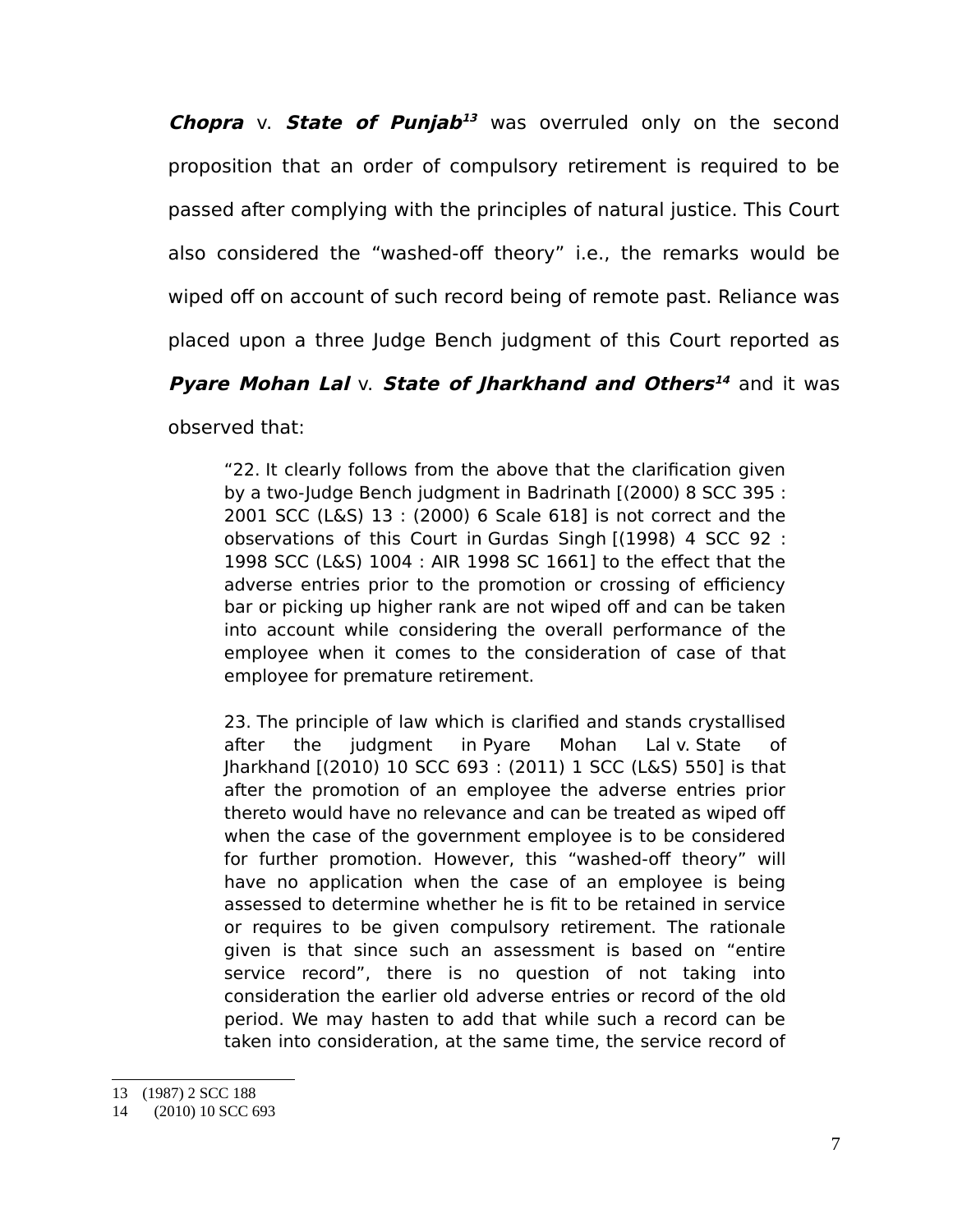the immediate past period will have to be given due credence and weightage. For example, as against some very old adverse entries where the immediate past record shows exemplary performance, ignoring such a record of recent past and acting only on the basis of old adverse entries, to retire a person will be a clear example of arbitrary exercise of power. However, if old record pertains to integrity of a person then that may be sufficient to justify the order of premature retirement of the government servant."

13. There are numerous other judgments upholding the orders of premature retirement of judicial officers inter alia on the ground that the judicial service is not akin to other services. A person discharging judicial duties acts on behalf of the State in discharge of its sovereign functions. Dispensation of justice is not only an onerous duty but has been considered as discharge of a pious duty, therefore, it is a very serious matter. This Court in **Ram Murti Yadav** v. **State of Uttar Pradesh and Another<sup>[15](#page-7-0)</sup> held as under:** 

> "6. ….The scope for judicial review of an order of compulsory retirement based on the subjective satisfaction of the employer is extremely narrow and restricted. Only if it is found to be based on arbitrary or capricious grounds, vitiated by mala fides, overlooks relevant materials, could there be limited scope for interference. The court, in judicial review, cannot sit in judgment over the same as an appellate authority. Principles of natural justice have no application in a case of compulsory retirement."

14. Thus, we find that the High Court has not only misread the judgment of this Court in **Baikuntha Nath Das** but wrongly applied the principles laid down therein. The adverse remarks can be taken into consideration as mentioned in the number of judgments mentioned

<span id="page-7-0"></span><sup>15 (2020) 1</sup> SCC 801